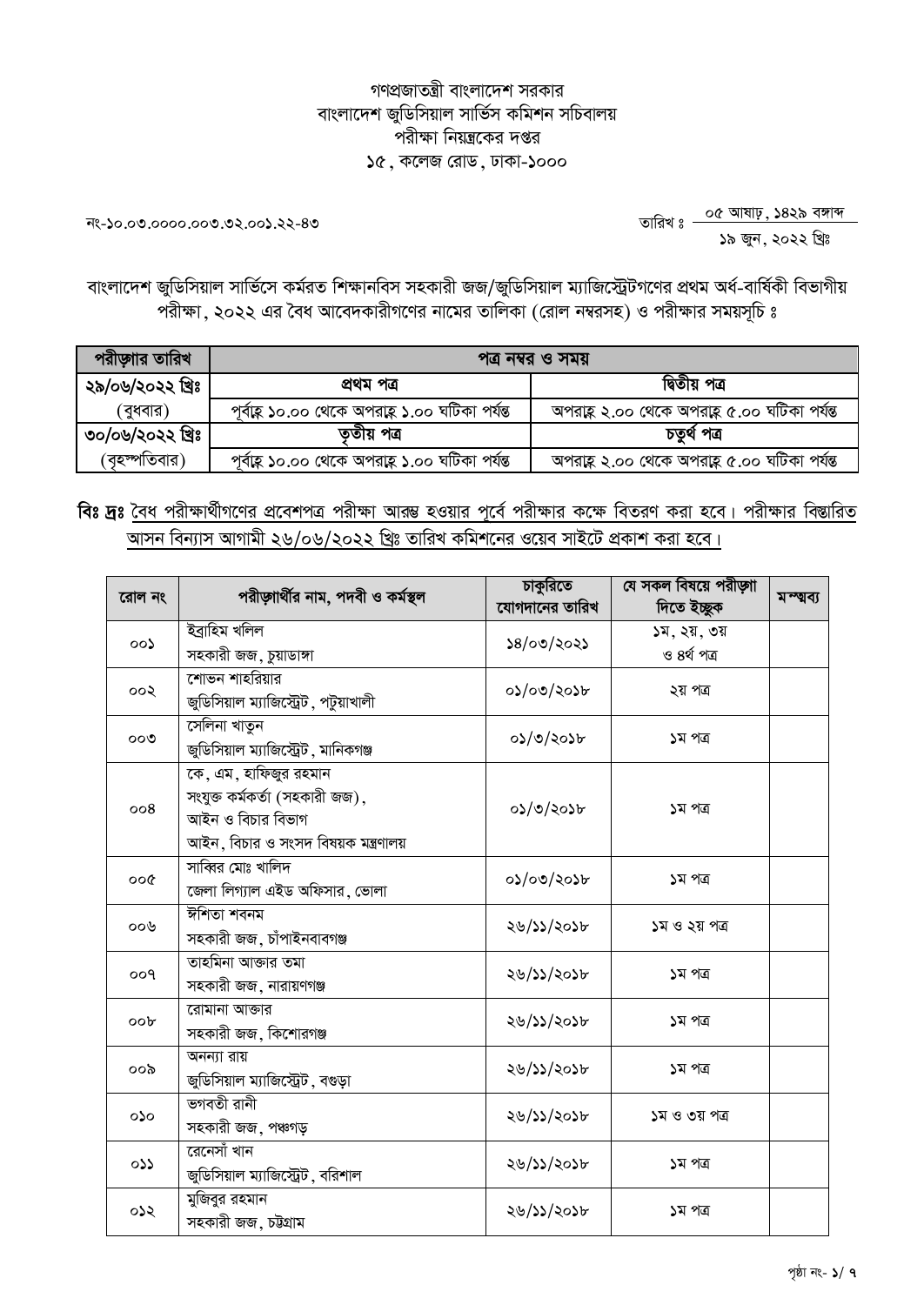|            |                                      | চাকুরিতে       | যে সকল বিষয়ে পরীড়াা                                                                                                                                                                                    |           |
|------------|--------------------------------------|----------------|----------------------------------------------------------------------------------------------------------------------------------------------------------------------------------------------------------|-----------|
| রোল নং     | পরীড়াার্থীর নাম, পদবী ও কর্মস্থল    | যোগদানের তারিখ | দিতে ইচ্ছুক<br>১ম পত্ৰ<br>১ম ও ২য় পত্র<br>১ম ও ২য় পত্র<br>১ম পত্র<br>১ম ও ৩য় পত্র<br>১ম পত্ৰ<br>১ম পত্র<br>১ম পত্র<br>৩য় ও ৪র্থ পত্র<br>১ম পত্ৰ<br>১ম পত্র<br>১ম পত্র<br>২য় ও ৩য় পত্র<br>৪ৰ্থ পত্ৰ | মস্থ্বব্য |
|            | মোঃ আনোয়ার হোসেন                    |                |                                                                                                                                                                                                          |           |
| ০১৩        | সহকারী জজ, পটুয়াখালী                | ২৬/১১/২০১৮     |                                                                                                                                                                                                          |           |
|            | মোঃ সালমান আহমেদ শুভ                 |                |                                                                                                                                                                                                          |           |
| 0.8        | জুডিসিয়াল ম্যাজিস্ট্রেট, যশোর       | ২৬/১১/২০১৮     |                                                                                                                                                                                                          |           |
|            | মোঃ ইসমাইল                           |                |                                                                                                                                                                                                          |           |
| ০১৫        | সহকারী জজ, কুড়িগ্রাম                | ২৬/১১/২০১৮     |                                                                                                                                                                                                          |           |
|            | আরিফা চৌধুরী হিমেল                   |                |                                                                                                                                                                                                          |           |
| ০১৬        | সহকারী জজ, মানিকগঞ্জ                 | ২৬/১১/২০১৮     |                                                                                                                                                                                                          |           |
|            | মোছাঃ মাসুমা খানম যুথি               |                |                                                                                                                                                                                                          |           |
| 059        | সহকারী জজ, জেলা লিগ্যাল এইড অফিসার,  | ২৬/১১/২০১৮     |                                                                                                                                                                                                          |           |
|            | গাইবান্ধা                            |                |                                                                                                                                                                                                          |           |
|            | _<br>ফাহমিদা সাত্তার                 |                |                                                                                                                                                                                                          |           |
| $\circ$ >b | সহকারী জজ, কক্সবাজার                 | ২৬/১১/২০১৮     |                                                                                                                                                                                                          |           |
|            | মোহাম্মদ আতিকুজ্জামান                |                |                                                                                                                                                                                                          |           |
| ০১৯        | সহকারী জজ, বরিশাল                    | ২৮/০১/২০২০     |                                                                                                                                                                                                          |           |
|            | মোহাম্মদ সাজ্জাদ হোসেন               |                |                                                                                                                                                                                                          |           |
| ०२०        | সহকারী জজ, সিলেট                     | ২৮/০১/২০২০     |                                                                                                                                                                                                          |           |
|            | মায়িশা তাহসিন                       |                |                                                                                                                                                                                                          |           |
| ০২১        | সহকারী জজ, গবেষণা ও তথ্য কর্মকর্তা,  | ২০/০৭/২০২০     |                                                                                                                                                                                                          |           |
|            | আপীল বিভাগ, বাংলাদেশ সুপ্রীম কোর্ট   |                |                                                                                                                                                                                                          |           |
|            | কাজী মো. আবু জাহের বাদল              | ২৮/০১/২০২০     |                                                                                                                                                                                                          |           |
| ০২২        | সহকারী জজ, হবিগঞ্জ                   |                |                                                                                                                                                                                                          |           |
|            | শিমু সরকার                           | ২৮/০১/২০২০     |                                                                                                                                                                                                          |           |
| ০২৩        | সহকারী জজ, নোয়াখালী                 |                |                                                                                                                                                                                                          |           |
|            | রোকসানা পারভীন                       |                |                                                                                                                                                                                                          |           |
| $\circ$ २8 | সহকারী জজ, টাঙ্গাইল                  | ২৮/০১/২০২০     |                                                                                                                                                                                                          |           |
|            | লাভলী শীল                            | ২৮/০১/২০২০     |                                                                                                                                                                                                          |           |
| ০২৫        | সহকারী জজ, চাঁদপুর                   |                |                                                                                                                                                                                                          |           |
| ০২৬        | রৌনক জাহান তাকি                      | ২৮/০১/২০২০     |                                                                                                                                                                                                          |           |
|            | সহকারী জজ, নেত্রকোণা                 |                |                                                                                                                                                                                                          |           |
| ०२१        | সুদীপ্ত তালুকদার                     | ২৮/০১/২০২০     | ১ম পত্র                                                                                                                                                                                                  |           |
|            | সহকারী জজ, নেত্রকোণা                 |                |                                                                                                                                                                                                          |           |
| ০২৮        | দিদারুল আলম                          | ২৮/০১/২০২০     | ১ম ও ৩য় পত্র                                                                                                                                                                                            |           |
|            | সহকারী জজ, সুনামগঞ্জ                 |                |                                                                                                                                                                                                          |           |
| ০২৯        | মাইমানাহ আজার মনি                    | ২৮/০১/২০২০     | ১ম পত্র                                                                                                                                                                                                  |           |
|            | সহকারী জজ, কুমিল্লা                  |                |                                                                                                                                                                                                          |           |
| ೲ          | অভিজিত সরকার সুব্রত                  | ২৮/০১/২০২০     | ৩য় পত্ৰ                                                                                                                                                                                                 |           |
|            | সহকারী জজ, বগুড়া                    |                |                                                                                                                                                                                                          |           |
| ০৩১        | তৌফিকুল ইসলাম                        | ২৮/০১/২০২০     | ১ম পত্র                                                                                                                                                                                                  |           |
|            | সহকারী জজ, কুমিল্লা                  |                |                                                                                                                                                                                                          |           |
| ০৩২        | মো. সোহাগ আলী                        | ২৮/০১/২০২০     | ১ম পত্র                                                                                                                                                                                                  |           |
|            | সহকারী জজ, নীলফামারী                 |                |                                                                                                                                                                                                          |           |
| ೦೮೮        | নজরুল ইসলাম                          | ২৮/০১/২০২০     | ৩য় পত্ৰ                                                                                                                                                                                                 |           |
|            | সহকারী জজ, বরগুনা                    |                |                                                                                                                                                                                                          |           |
| $\circ$ ଓ  | ওমর ফারুক                            | ২৮/০১/২০২০     | ৪ৰ্থ পত্ৰ                                                                                                                                                                                                |           |
|            | সহকারী জজ, বগুড়া                    |                |                                                                                                                                                                                                          |           |
| ০৩৫        | মোঃ রাকিবুল হাসান                    | ২৮/০১/২০২০     | ১ম পত্র                                                                                                                                                                                                  |           |
|            | জুডিসিয়াল ম্যাজিস্ট্রেট, কুড়িগ্রাম |                |                                                                                                                                                                                                          |           |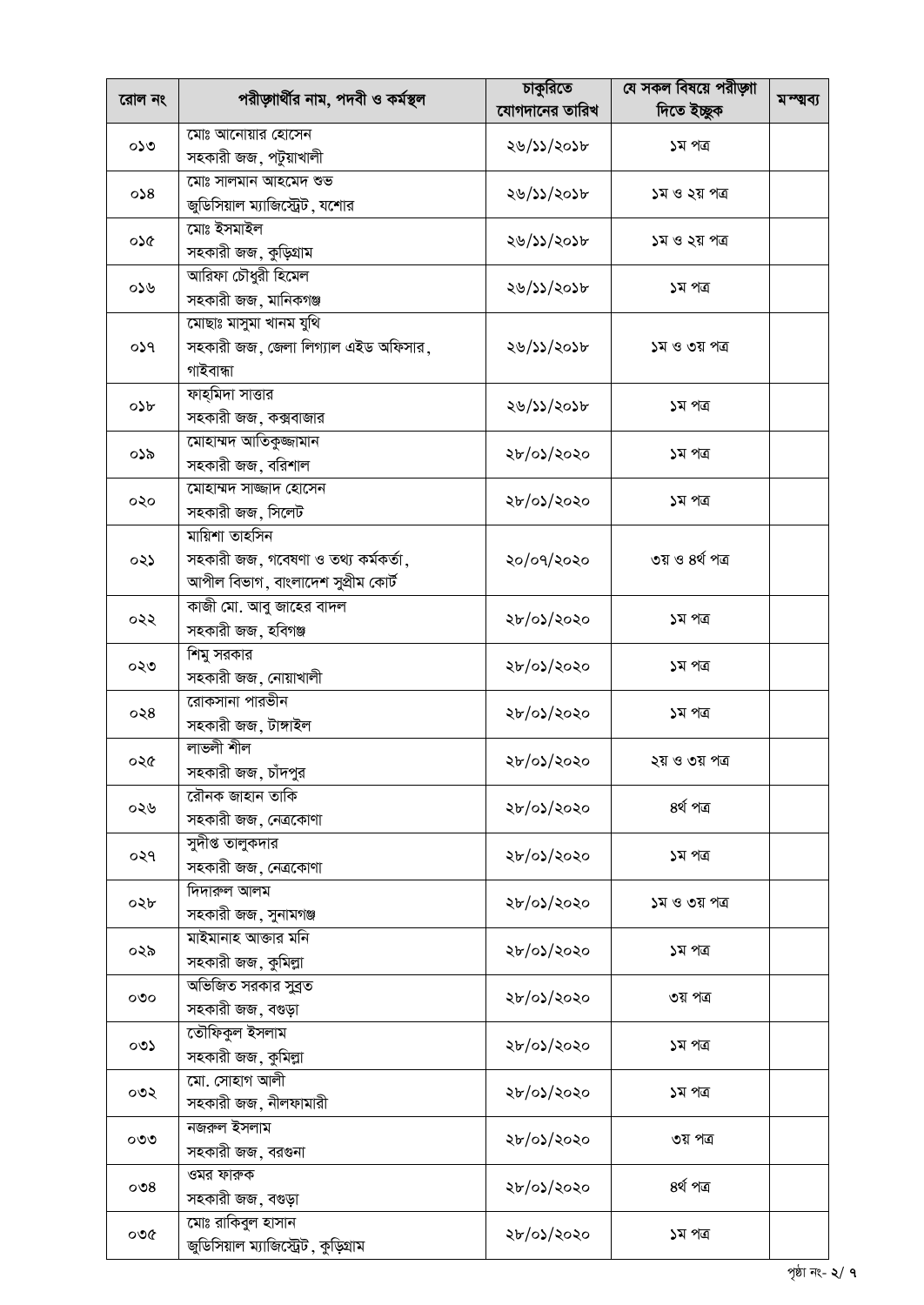|                 |                                             | চাকুরিতে                                                                                                                                                                                                                                                               | যে সকল বিষয়ে পরীড়াা                                                                                                                                                                                                                                                                                                                                                                                                         |           |
|-----------------|---------------------------------------------|------------------------------------------------------------------------------------------------------------------------------------------------------------------------------------------------------------------------------------------------------------------------|-------------------------------------------------------------------------------------------------------------------------------------------------------------------------------------------------------------------------------------------------------------------------------------------------------------------------------------------------------------------------------------------------------------------------------|-----------|
| রোল নং          | পরীড়াার্থীর নাম, পদবী ও কর্মস্থল           | যোগদানের তারিখ                                                                                                                                                                                                                                                         | দিতে ইচ্ছুক                                                                                                                                                                                                                                                                                                                                                                                                                   | মস্থ্বব্য |
|                 | আব্দুল্লাহ আল নোমান                         |                                                                                                                                                                                                                                                                        |                                                                                                                                                                                                                                                                                                                                                                                                                               |           |
| ০৩৬             | সহকারী জজ, সিলেট                            | ২৮/০১/২০২০                                                                                                                                                                                                                                                             |                                                                                                                                                                                                                                                                                                                                                                                                                               |           |
|                 | লাভলী নাজনীন                                |                                                                                                                                                                                                                                                                        |                                                                                                                                                                                                                                                                                                                                                                                                                               |           |
| ०७१             | সহকারী জজ, যশোর                             | ১১/৩/২০২০                                                                                                                                                                                                                                                              | ৩য় পত্ৰ<br>৩য় পত্ৰ<br>১ম পত্র<br>১ম পত্র<br>১ম ও ৩য় পত্র<br>১ম পত্র<br>১ম ও ৩য় পত্র<br>১ম পত্র<br>১ম পত্র<br>১ম, ২য়, ৩য় ও ৪র্থ পত্র<br>১ম, ২য়, ৩য় ও ৪র্থ পত্র<br>১ম, ৩য় ও ৪র্থ পত্র<br>১ম ও ৩য় পত্র<br>১ম ও ৩য় পত্র<br>১ম ও ৩য় পত্র<br>১ম পত্র<br>১ম, ৩য় ও ৪র্থ পত্র<br>১ম, ২য়, ৩য় ও ৪র্থ পত্র<br>১ম, ২য়, ৩য় ও ৪র্থ পত্র<br>১ম, ২য়, ৩য় ও ৪র্থ পত্র<br>১ম, ২য়, ৩য় ও ৪র্থ পত্র<br>১ম, ২য়, ৩য় ও ৪র্থ পত্র |           |
|                 | তহমিনা খাতুন                                |                                                                                                                                                                                                                                                                        |                                                                                                                                                                                                                                                                                                                                                                                                                               |           |
| ০৩৮             | সহকারী জজ, নাটোর                            |                                                                                                                                                                                                                                                                        |                                                                                                                                                                                                                                                                                                                                                                                                                               |           |
|                 | আফরোজা সুলতানা সুইটি                        |                                                                                                                                                                                                                                                                        |                                                                                                                                                                                                                                                                                                                                                                                                                               |           |
| ০৩৯             | সহকারী জজ, মাদারীপুর                        |                                                                                                                                                                                                                                                                        |                                                                                                                                                                                                                                                                                                                                                                                                                               |           |
|                 | জয় কিশোর নাগ                               |                                                                                                                                                                                                                                                                        |                                                                                                                                                                                                                                                                                                                                                                                                                               |           |
| 080             | সহকারী জজ, নীলফামারী                        |                                                                                                                                                                                                                                                                        |                                                                                                                                                                                                                                                                                                                                                                                                                               |           |
|                 | মোস্তাফিজুর রহমান                           |                                                                                                                                                                                                                                                                        |                                                                                                                                                                                                                                                                                                                                                                                                                               |           |
| 08              | জুডিসিয়াল ম্যাজিস্ট্রেট, ভোলা              |                                                                                                                                                                                                                                                                        |                                                                                                                                                                                                                                                                                                                                                                                                                               |           |
|                 | মোছাঃ জান্নাতুন নেছা                        |                                                                                                                                                                                                                                                                        |                                                                                                                                                                                                                                                                                                                                                                                                                               |           |
| 082             | সহকারী জজ, নাটোর                            |                                                                                                                                                                                                                                                                        |                                                                                                                                                                                                                                                                                                                                                                                                                               |           |
|                 | ম্বাগত সাম্য                                |                                                                                                                                                                                                                                                                        |                                                                                                                                                                                                                                                                                                                                                                                                                               |           |
| $08$ ৩          | জুডিসিয়াল ম্যাজিস্ট্রেট , ব্রাহ্মণবাড়িয়া |                                                                                                                                                                                                                                                                        |                                                                                                                                                                                                                                                                                                                                                                                                                               |           |
| 088             | মোঃ মোখলেছুর রহমান                          |                                                                                                                                                                                                                                                                        |                                                                                                                                                                                                                                                                                                                                                                                                                               |           |
|                 | সহকারী জজ, কুষ্টিয়া                        |                                                                                                                                                                                                                                                                        |                                                                                                                                                                                                                                                                                                                                                                                                                               |           |
| 08 <sub>Q</sub> | রহিমা খাতুন                                 | ২৮/০১/২০২০                                                                                                                                                                                                                                                             |                                                                                                                                                                                                                                                                                                                                                                                                                               |           |
|                 | সহকারী জজ, লালমনিরহাট                       |                                                                                                                                                                                                                                                                        |                                                                                                                                                                                                                                                                                                                                                                                                                               |           |
| ০৪৬             | আরিফা আফরিন আঁখি                            |                                                                                                                                                                                                                                                                        |                                                                                                                                                                                                                                                                                                                                                                                                                               |           |
|                 | সহকারী জজ, মেহেরপুর                         |                                                                                                                                                                                                                                                                        |                                                                                                                                                                                                                                                                                                                                                                                                                               |           |
| 089             | রাজীব কুমার রায়                            | ২৮/০১/২০২০                                                                                                                                                                                                                                                             |                                                                                                                                                                                                                                                                                                                                                                                                                               |           |
|                 | সহকারী জজ, কুড়িগ্রাম                       |                                                                                                                                                                                                                                                                        |                                                                                                                                                                                                                                                                                                                                                                                                                               |           |
| 08 <sub>b</sub> | মোঃ আফজাল হোসেন                             | ১১/৩/২০২০                                                                                                                                                                                                                                                              |                                                                                                                                                                                                                                                                                                                                                                                                                               |           |
|                 | সহকারী জজ, নড়াইল                           |                                                                                                                                                                                                                                                                        |                                                                                                                                                                                                                                                                                                                                                                                                                               |           |
| 08 <sub>o</sub> | মোঃ রাকিবুল হক                              |                                                                                                                                                                                                                                                                        |                                                                                                                                                                                                                                                                                                                                                                                                                               |           |
|                 | জুডিসিয়াল ম্যাজিস্ট্রেট, নরসিংদী           |                                                                                                                                                                                                                                                                        |                                                                                                                                                                                                                                                                                                                                                                                                                               |           |
| oĝo             | মোনালিসা সনি                                |                                                                                                                                                                                                                                                                        |                                                                                                                                                                                                                                                                                                                                                                                                                               |           |
|                 | জুডিসিয়াল ম্যাজিস্ট্রেট, নারায়ণগঞ্জ       |                                                                                                                                                                                                                                                                        |                                                                                                                                                                                                                                                                                                                                                                                                                               |           |
| ০৫১             | এ. কে. এম ছিফাতুল্লাহ্                      |                                                                                                                                                                                                                                                                        |                                                                                                                                                                                                                                                                                                                                                                                                                               |           |
|                 | সহকারী জজ, জামালপুর                         |                                                                                                                                                                                                                                                                        |                                                                                                                                                                                                                                                                                                                                                                                                                               |           |
| ০৫২             | ফাতেমা-তুজ-জোহরা                            |                                                                                                                                                                                                                                                                        |                                                                                                                                                                                                                                                                                                                                                                                                                               |           |
|                 | সহকারী জজ, চাঁদপুর                          |                                                                                                                                                                                                                                                                        |                                                                                                                                                                                                                                                                                                                                                                                                                               |           |
| ০৫৩             | মোসাঃ শামসুন নাহার                          |                                                                                                                                                                                                                                                                        |                                                                                                                                                                                                                                                                                                                                                                                                                               |           |
|                 | সহকারী জজ, দিনাজপুর                         |                                                                                                                                                                                                                                                                        |                                                                                                                                                                                                                                                                                                                                                                                                                               |           |
| 008             | মাহফুজা আক্তার মিতু                         |                                                                                                                                                                                                                                                                        |                                                                                                                                                                                                                                                                                                                                                                                                                               |           |
|                 | সহকারী জজ, ময়মনসিংহ                        |                                                                                                                                                                                                                                                                        |                                                                                                                                                                                                                                                                                                                                                                                                                               |           |
| ০৫৫             | মোঃ মুসতানসীর হাসান চৌধুরী                  |                                                                                                                                                                                                                                                                        |                                                                                                                                                                                                                                                                                                                                                                                                                               |           |
|                 | সহকারী জজ, ব্রাহ্মণবাড়িয়া                 |                                                                                                                                                                                                                                                                        |                                                                                                                                                                                                                                                                                                                                                                                                                               |           |
| ০৫৬             | গোপাল চন্দ্র সরকার                          |                                                                                                                                                                                                                                                                        |                                                                                                                                                                                                                                                                                                                                                                                                                               |           |
|                 | সহকারী জজ, ঝিনাইদহ                          |                                                                                                                                                                                                                                                                        |                                                                                                                                                                                                                                                                                                                                                                                                                               |           |
| ०৫৭             | আবরার ইয়াসির রুমি                          |                                                                                                                                                                                                                                                                        |                                                                                                                                                                                                                                                                                                                                                                                                                               |           |
|                 | সহকারী জজ, রাজশাহী                          |                                                                                                                                                                                                                                                                        |                                                                                                                                                                                                                                                                                                                                                                                                                               |           |
| ০৫৮             | সুজাতা আমিন                                 |                                                                                                                                                                                                                                                                        | ১ম, ২য়, ৩য় ও ৪র্থ পত্র                                                                                                                                                                                                                                                                                                                                                                                                      |           |
|                 | সহকারী জজ, যশোর                             | ২৮/০১/২০২০<br>২৮/০১/২০২০<br>২৮/০১/২০২০<br>২৮/০১/২০২০<br>২৮/০১/২০২০<br>২৮/০১/২০২০<br>২৮/০১/২০২০<br>২৮/০১/২০২০<br>২৮/০১/২০২০<br>২৮/০১/২০২০<br>২৮/০১/২০২০<br>২৮/০১/২০২০<br>০১/১২/২০২১<br>০১/১২/২০২১<br>০১/১২/২০২১<br>০১/১২/২০২১<br>০১/১২/২০২১<br>০১/১২/২০২১<br>০১/১২/২০২১ |                                                                                                                                                                                                                                                                                                                                                                                                                               |           |
| ০৫৯             | মোঃ তুহিনুল ইসলাম                           |                                                                                                                                                                                                                                                                        | ১ম, ২য়, ৩য় ও ৪র্থ পত্র                                                                                                                                                                                                                                                                                                                                                                                                      |           |
|                 | সহকারী জজ, বাগেরহাট                         |                                                                                                                                                                                                                                                                        |                                                                                                                                                                                                                                                                                                                                                                                                                               |           |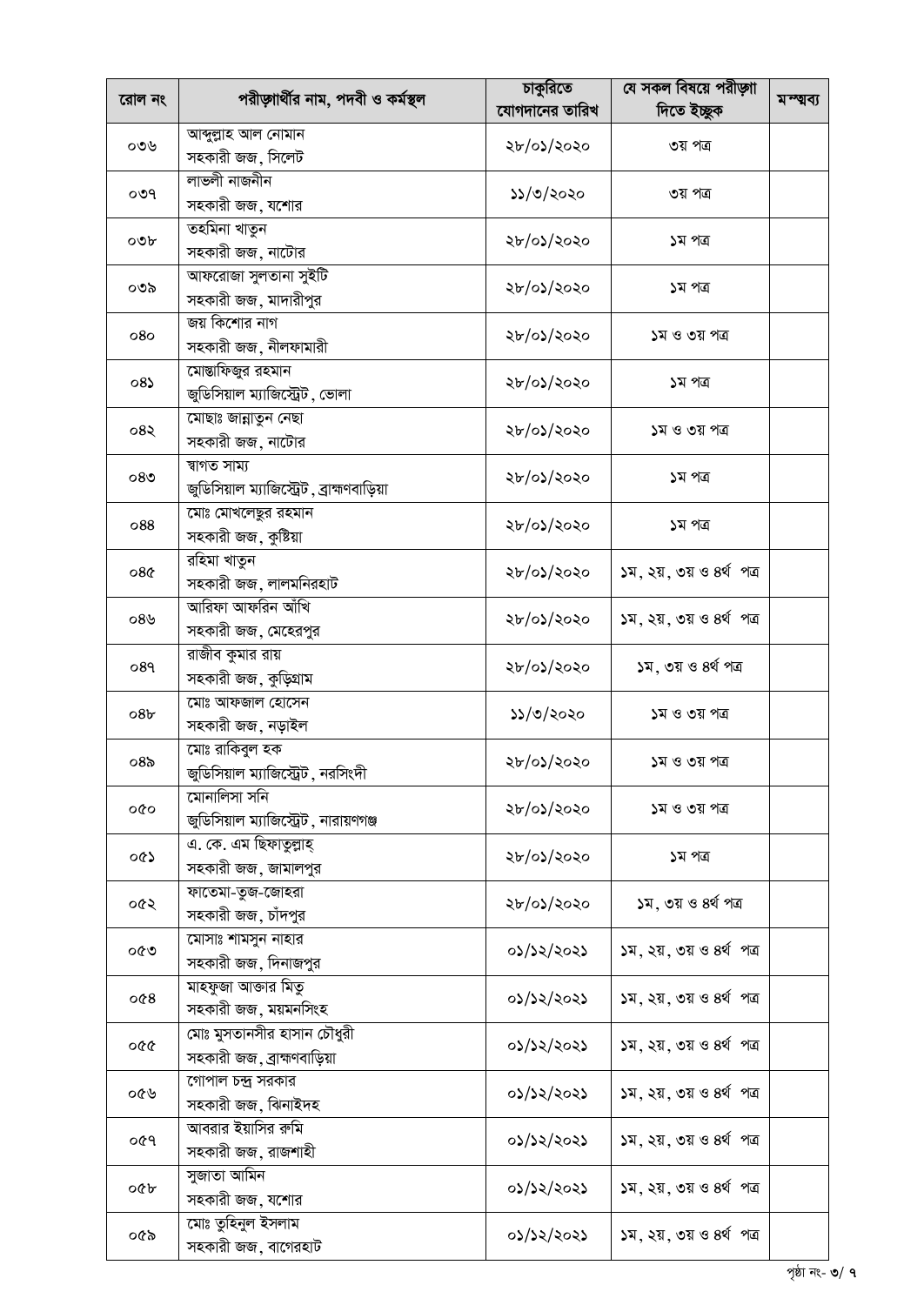|        |                                      | চাকুরিতে                                                                                                                                                                                                                                                                                                                                                                                                                                                                                                                           | যে সকল বিষয়ে পরীড়াা    |           |
|--------|--------------------------------------|------------------------------------------------------------------------------------------------------------------------------------------------------------------------------------------------------------------------------------------------------------------------------------------------------------------------------------------------------------------------------------------------------------------------------------------------------------------------------------------------------------------------------------|--------------------------|-----------|
| রোল নং | পরীড়াার্থীর নাম, পদবী ও কর্মস্থল    | যোগদানের তারিখ                                                                                                                                                                                                                                                                                                                                                                                                                                                                                                                     | দিতে ইচ্ছুক              | মম্ম্বব্য |
|        | আরিফা আক্তার                         |                                                                                                                                                                                                                                                                                                                                                                                                                                                                                                                                    |                          |           |
| ০৬০    | সহকারী জজ, রাজবাড়ী                  | ০১/১২/২০২১                                                                                                                                                                                                                                                                                                                                                                                                                                                                                                                         | ১ম, ২য়, ৩য় ও ৪র্থ পত্র |           |
|        | আবদুল মান্নান                        |                                                                                                                                                                                                                                                                                                                                                                                                                                                                                                                                    |                          |           |
| ০৬১    | সহকারী জজ, কক্সবাজার                 | ०১/১২/২০২১                                                                                                                                                                                                                                                                                                                                                                                                                                                                                                                         | ১ম, ২য়, ৩য় ও ৪র্থ পত্র |           |
|        | আরিফুল                               |                                                                                                                                                                                                                                                                                                                                                                                                                                                                                                                                    |                          |           |
| ০৬২    | সহকারী জজ, চাঁপাইনবাবগঞ্জ            | ০১/১২/২০২১                                                                                                                                                                                                                                                                                                                                                                                                                                                                                                                         | ১ম, ২য়, ৩য় ও ৪র্থ পত্র |           |
|        | ইয়াসমীন আক্তার                      |                                                                                                                                                                                                                                                                                                                                                                                                                                                                                                                                    |                          |           |
| ০৬৩    | সহকারী জজ, নরসিংদী                   |                                                                                                                                                                                                                                                                                                                                                                                                                                                                                                                                    |                          |           |
|        | মোঃ তারেক আজিজ                       |                                                                                                                                                                                                                                                                                                                                                                                                                                                                                                                                    |                          |           |
| ০৬ $8$ | সহকারী জজ, বগুড়া                    |                                                                                                                                                                                                                                                                                                                                                                                                                                                                                                                                    |                          |           |
|        | মোঃ সিহাবুর রহমান                    |                                                                                                                                                                                                                                                                                                                                                                                                                                                                                                                                    |                          |           |
| ০৬৫    | সহকারী জজ, বরগুনা                    |                                                                                                                                                                                                                                                                                                                                                                                                                                                                                                                                    |                          |           |
|        | <u>আবির</u> হোসেন                    |                                                                                                                                                                                                                                                                                                                                                                                                                                                                                                                                    |                          |           |
| ০৬৬    | সহকারী জজ, ফরিদপুর                   |                                                                                                                                                                                                                                                                                                                                                                                                                                                                                                                                    |                          |           |
| ০৬৭    | সখিনা আক্তার                         |                                                                                                                                                                                                                                                                                                                                                                                                                                                                                                                                    |                          |           |
|        | সহকারী জজ, নোয়াখালী                 |                                                                                                                                                                                                                                                                                                                                                                                                                                                                                                                                    |                          |           |
| ০৬৮    | <u>তানজিনা ইসলাম</u>                 |                                                                                                                                                                                                                                                                                                                                                                                                                                                                                                                                    |                          |           |
|        | সহকারী জজ, ময়মনসিংহ                 |                                                                                                                                                                                                                                                                                                                                                                                                                                                                                                                                    |                          |           |
| ০৬৯    | আফরোজা বিনতে শহীদ                    |                                                                                                                                                                                                                                                                                                                                                                                                                                                                                                                                    |                          |           |
|        | সহকারী জজ, ঝালকাঠী                   |                                                                                                                                                                                                                                                                                                                                                                                                                                                                                                                                    |                          |           |
| oqo    | মোঃ মোস্তফা কামাল                    |                                                                                                                                                                                                                                                                                                                                                                                                                                                                                                                                    |                          |           |
|        | সহকারী জজ, পাবনা                     |                                                                                                                                                                                                                                                                                                                                                                                                                                                                                                                                    |                          |           |
| ०१১    | মোহাম্মদ রবিউল হাসান সাকিল           |                                                                                                                                                                                                                                                                                                                                                                                                                                                                                                                                    |                          |           |
|        | সহকারী জজ, লক্ষ্মীপুর                |                                                                                                                                                                                                                                                                                                                                                                                                                                                                                                                                    |                          |           |
| ०१२    | আফসান ইলাহী                          |                                                                                                                                                                                                                                                                                                                                                                                                                                                                                                                                    |                          |           |
|        | সহকারী জজ, নওগাঁ                     |                                                                                                                                                                                                                                                                                                                                                                                                                                                                                                                                    |                          |           |
| ০৭৩    | মোঃ মোম্ভানছির রহমান                 | ০১/১২/২০২১                                                                                                                                                                                                                                                                                                                                                                                                                                                                                                                         | ১ম, ২য়, ৩য় ও ৪র্থ পত্র |           |
|        | সহকারী জজ, রংপুর                     |                                                                                                                                                                                                                                                                                                                                                                                                                                                                                                                                    |                          |           |
| o98    | নুরুন নাজনীন                         |                                                                                                                                                                                                                                                                                                                                                                                                                                                                                                                                    | ১ম, ২য়, ৩য় ও ৪র্থ পত্র |           |
|        | সহকারী জজ, বরিশাল                    |                                                                                                                                                                                                                                                                                                                                                                                                                                                                                                                                    |                          |           |
| ०१৫    | রাজু আহমেদ                           |                                                                                                                                                                                                                                                                                                                                                                                                                                                                                                                                    |                          |           |
|        | সহকারী জজ, রাজশাহী                   |                                                                                                                                                                                                                                                                                                                                                                                                                                                                                                                                    |                          |           |
| ০৭৬    | মোঃ আবু তালেব মিয়া                  |                                                                                                                                                                                                                                                                                                                                                                                                                                                                                                                                    | ১ম, ২য়, ৩য় ও ৪র্থ পত্র |           |
|        | সহকারী জজ, ঠাকুরগাঁও                 |                                                                                                                                                                                                                                                                                                                                                                                                                                                                                                                                    |                          |           |
| ०११    | মোঃ তাহমীদুর রহমান                   |                                                                                                                                                                                                                                                                                                                                                                                                                                                                                                                                    | ১ম, ২য়, ৩য় ও ৪র্থ পত্র |           |
|        | সহকারী জজ, লালমনিরহাট                |                                                                                                                                                                                                                                                                                                                                                                                                                                                                                                                                    |                          |           |
| ০৭৮    | মোঃ মেহেদী হাসান                     | ০১/১২/২০২১                                                                                                                                                                                                                                                                                                                                                                                                                                                                                                                         | ১ম, ২য়, ৩য় ও ৪র্থ পত্র |           |
|        | সহকারী জজ, কুষ্টিয়া                 |                                                                                                                                                                                                                                                                                                                                                                                                                                                                                                                                    |                          |           |
| ০৭৯    | খাদিজা আক্তার                        | ০১/১২/২০২১                                                                                                                                                                                                                                                                                                                                                                                                                                                                                                                         | ১ম, ২য়, ৩য় ও ৪র্থ পত্র |           |
|        | সহকারী জজ, ময়মনসিংহ                 |                                                                                                                                                                                                                                                                                                                                                                                                                                                                                                                                    |                          |           |
| obo    | সোহেল উদ্দীন খোকন                    | 5/52/2025                                                                                                                                                                                                                                                                                                                                                                                                                                                                                                                          | ১ম, ২য়, ৩য় ও ৪র্থ পত্র |           |
|        | সহকারী জজ, সিলেট                     |                                                                                                                                                                                                                                                                                                                                                                                                                                                                                                                                    |                          |           |
| ob3    | সাইফুল ইসলাম                         | ०১/১২/২০২১                                                                                                                                                                                                                                                                                                                                                                                                                                                                                                                         | ১ম, ২য়, ৩য় ও ৪র্থ পত্র |           |
|        | সহকারী জজ, কুমিল্লা                  |                                                                                                                                                                                                                                                                                                                                                                                                                                                                                                                                    |                          |           |
| ০৮২    | মোঃ আশিকুর রহমান                     | ०১/১২/২০২১                                                                                                                                                                                                                                                                                                                                                                                                                                                                                                                         | ১ম, ২য়, ৩য় ও ৪র্থ পত্র |           |
|        | সহকারী জজ, নওগাঁ<br>ইসরাত জাহান মৌমি | ১ম, ২য়, ৩য় ও ৪র্থ পত্র<br>০১/১২/২০২১<br>১ম, ২য়, ৩য় ও ৪র্থ পত্র<br>০১/১২/২০২১<br>১ম, ২য়, ৩য় ও ৪র্থ পত্র<br>০১/১২/২০২১<br>১ম, ২য়, ৩য় ও ৪র্থ পত্র<br>०১/১২/২০২১<br>১ম, ২য়, ৩য় ও ৪র্থ পত্র<br>০১/১২/২০২১<br>১ম, ২য়, ৩য় ও ৪র্থ পত্র<br>০১/১২/২০২১<br>১ম, ২য়, ৩য় ও ৪র্থ পত্র<br>০১/১২/২০২১<br>১ম, ২য়, ৩য় ও ৪র্থ পত্র<br>०১/১২/২০২১<br>১ম, ২য়, ৩য় ও ৪র্থ পত্র<br>০১/১২/২০২১<br>১ম, ২য়, ৩য় ও ৪র্থ পত্র<br>০১/১২/২০২১<br>০১/১২/২০২১<br>১ম, ২য়, ৩য় ও ৪র্থ পত্র<br>০১/১২/২০২১<br>০১/১২/২০২১<br>০১/১২/২০২১<br>०১/১২/২০২১ |                          |           |
| ০৮৩    | সহকারী জজ, পটুয়াখালী                |                                                                                                                                                                                                                                                                                                                                                                                                                                                                                                                                    | ১ম, ২য়, ৩য় ও ৪র্থ পত্র |           |
|        |                                      |                                                                                                                                                                                                                                                                                                                                                                                                                                                                                                                                    |                          |           |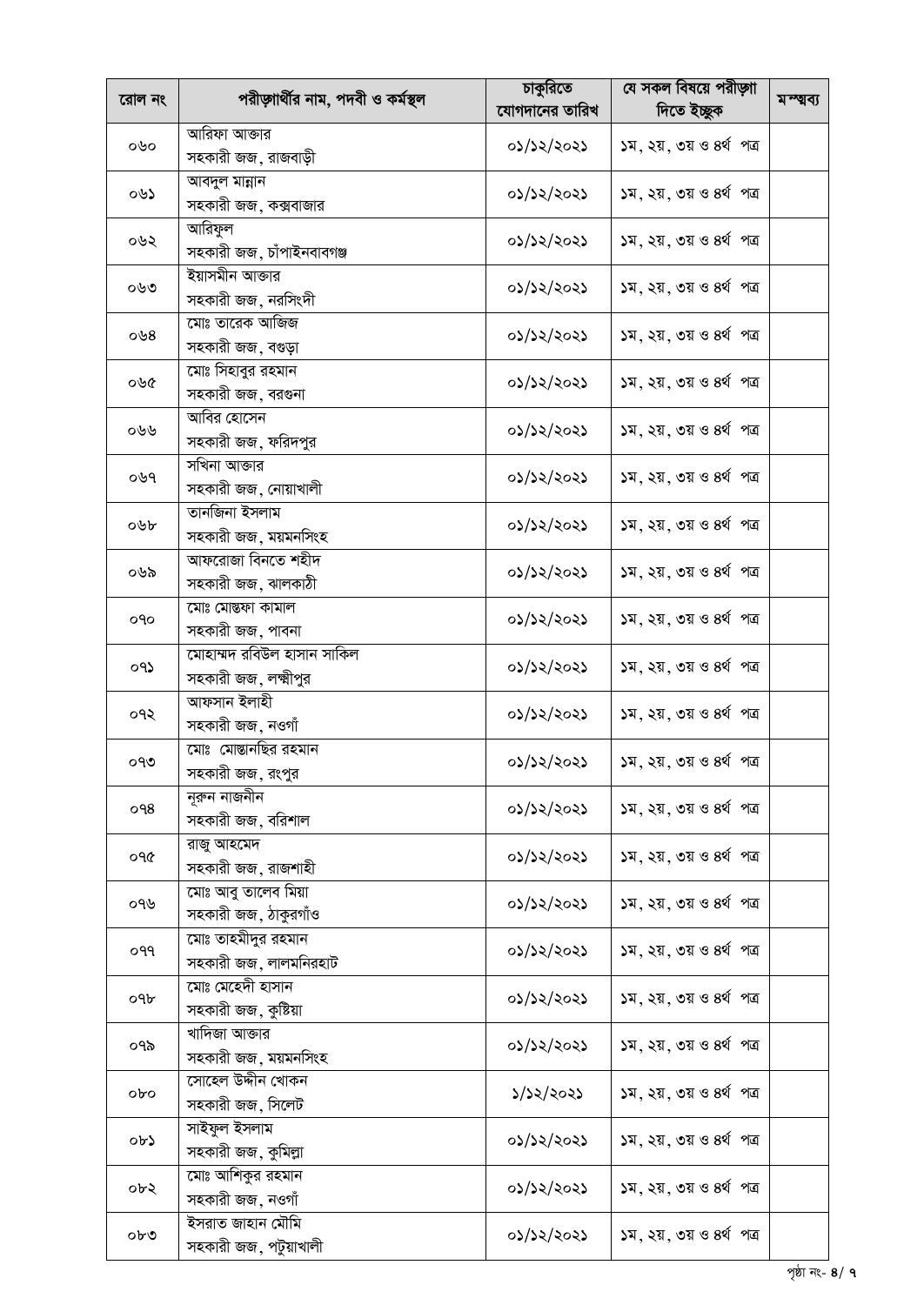|        |                                   | চাকুরিতে       | যে সকল বিষয়ে পরীড়াা                                                                                                                                                                                                                                                                                                                                                                                                                                                                                                                                                                                                                                                                        |           |
|--------|-----------------------------------|----------------|----------------------------------------------------------------------------------------------------------------------------------------------------------------------------------------------------------------------------------------------------------------------------------------------------------------------------------------------------------------------------------------------------------------------------------------------------------------------------------------------------------------------------------------------------------------------------------------------------------------------------------------------------------------------------------------------|-----------|
| রোল নং | পরীড়াার্থীর নাম, পদবী ও কর্মস্থল | যোগদানের তারিখ | দিতে ইচ্ছুক                                                                                                                                                                                                                                                                                                                                                                                                                                                                                                                                                                                                                                                                                  | মস্থ্বব্য |
|        | মোঃ আশীকুর রহমান                  |                |                                                                                                                                                                                                                                                                                                                                                                                                                                                                                                                                                                                                                                                                                              |           |
| ob8    | সহকারী জজ, মৌলভীবাজার             | ०১/১২/২০২১     | ১ম, ২য়, ৩য় ও ৪র্থ পত্র<br>১ম, ২য়, ৩য় ও ৪র্থ পত্র<br>১ম, ২য়, ৩য় ও ৪র্থ পত্র<br>১ম, ২য়, ৩য় ও ৪র্থ পত্র<br>১ম, ২য়, ৩য় ও ৪র্থ পত্র<br>১ম, ২য়, ৩য় ও ৪র্থ পত্র<br>১ম, ২য়, ৩য় ও ৪র্থ পত্র<br>১ম, ২য়, ৩য় ও ৪র্থ পত্র<br>১ম, ২য়, ৩য় ও ৪র্থ পত্র<br>১ম, ২য়, ৩য় ও ৪র্থ পত্র<br>১ম, ২য়, ৩য় ও ৪র্থ পত্র<br>১ম, ২য়, ৩য় ও ৪র্থ পত্র<br>১ম, ২য়, ৩য় ও ৪র্থ পত্র<br>১ম, ২য়, ৩য় ও ৪র্থ পত্র<br>১ম, ২য়, ৩য় ও ৪র্থ পত্র<br>১ম, ২য়, ৩য় ও ৪র্থ পত্র<br>১ম. ২য়. ৩য় ও ৪র্থ পত্র<br>১ম, ২য়, ৩য় ও ৪র্থ পত্র<br>১ম, ২য়, ৩য় ও ৪র্থ পত্র<br>১ম, ২য়, ৩য় ও ৪র্থ পত্র<br>১ম, ২য়, ৩য় ও ৪র্থ পত্র<br>১ম, ২য়, ৩য় ও ৪র্থ পত্র<br>১ম, ২য়, ৩য় ও ৪র্থ পত্র<br>১ম, ২য়, ৩য় ও ৪র্থ পত্র |           |
|        | মোঃ তরিকুল ইসলাম                  |                |                                                                                                                                                                                                                                                                                                                                                                                                                                                                                                                                                                                                                                                                                              |           |
| ob@    | সহকারী জজ, মুন্সীগঞ্জ             | ০১/১২/২০২১     |                                                                                                                                                                                                                                                                                                                                                                                                                                                                                                                                                                                                                                                                                              |           |
|        | <u>আইরিন আক্তার</u>               |                |                                                                                                                                                                                                                                                                                                                                                                                                                                                                                                                                                                                                                                                                                              |           |
| ০৮৬    | সহকারী জজ, বরিশাল                 | ০১/১২/২০২১     |                                                                                                                                                                                                                                                                                                                                                                                                                                                                                                                                                                                                                                                                                              |           |
|        | কাওসার মাহমুদ                     |                |                                                                                                                                                                                                                                                                                                                                                                                                                                                                                                                                                                                                                                                                                              |           |
| ०৮৭    | সহকারী জজ, চউগ্রাম                | ০১/১২/২০২১     |                                                                                                                                                                                                                                                                                                                                                                                                                                                                                                                                                                                                                                                                                              |           |
|        | মোহাম্মদ মিনহাজ উদ্দিন            |                |                                                                                                                                                                                                                                                                                                                                                                                                                                                                                                                                                                                                                                                                                              |           |
| obb    | সহকারী জজ, কুমিল্লা               | ০১/১২/২০২১     |                                                                                                                                                                                                                                                                                                                                                                                                                                                                                                                                                                                                                                                                                              |           |
| ০৮৯    | মোঃ তৌহিদুর রহমান সুমন            |                |                                                                                                                                                                                                                                                                                                                                                                                                                                                                                                                                                                                                                                                                                              |           |
|        | সহকারী জজ, কুড়িগ্রাম             | ০১/১২/২০২১     |                                                                                                                                                                                                                                                                                                                                                                                                                                                                                                                                                                                                                                                                                              |           |
| ০৯০    | মোঃ মাহ্নুব উল ইসলাম              | ০১/১২/২০২১     |                                                                                                                                                                                                                                                                                                                                                                                                                                                                                                                                                                                                                                                                                              |           |
|        | সহকারী জজ, নীলফামারী              |                |                                                                                                                                                                                                                                                                                                                                                                                                                                                                                                                                                                                                                                                                                              |           |
| ০৯১    | আবদুল কাহহার বিল্লাহ              | ০১/১২/২০২১     |                                                                                                                                                                                                                                                                                                                                                                                                                                                                                                                                                                                                                                                                                              |           |
|        | সহকারী জজ, চাঁদপুর                |                |                                                                                                                                                                                                                                                                                                                                                                                                                                                                                                                                                                                                                                                                                              |           |
| ০৯২    | শারমিন আক্তার                     | ০১/১২/২০২১     |                                                                                                                                                                                                                                                                                                                                                                                                                                                                                                                                                                                                                                                                                              |           |
|        | সহকারী জজ, পিরোজপুর               |                |                                                                                                                                                                                                                                                                                                                                                                                                                                                                                                                                                                                                                                                                                              |           |
| ০৯৩    | আবুল হাসনাত                       | ০১/১২/২০২১     |                                                                                                                                                                                                                                                                                                                                                                                                                                                                                                                                                                                                                                                                                              |           |
|        | সহকারী জজ, ব্রাহ্মণবাড়িয়া       |                |                                                                                                                                                                                                                                                                                                                                                                                                                                                                                                                                                                                                                                                                                              |           |
| ০৯ $8$ | নওরীন কবির                        | ०১/১২/২০২১     |                                                                                                                                                                                                                                                                                                                                                                                                                                                                                                                                                                                                                                                                                              |           |
|        | সহকারী জজ, পটুয়াখালী             |                |                                                                                                                                                                                                                                                                                                                                                                                                                                                                                                                                                                                                                                                                                              |           |
| ০৯৫    | মীর মাশহুর আহমেদ                  | ০১/১২/২০২১     |                                                                                                                                                                                                                                                                                                                                                                                                                                                                                                                                                                                                                                                                                              |           |
|        | সহকারী জজ, নোয়াখালী              |                |                                                                                                                                                                                                                                                                                                                                                                                                                                                                                                                                                                                                                                                                                              |           |
| ০৯৬    | মোঃ হাবিবুর রহমান লাইজু মিয়া     | ০১/১২/২০২১     |                                                                                                                                                                                                                                                                                                                                                                                                                                                                                                                                                                                                                                                                                              |           |
|        | সহকারী জজ, পঞ্চগড়                |                |                                                                                                                                                                                                                                                                                                                                                                                                                                                                                                                                                                                                                                                                                              |           |
| ০৯৭    | মোঃ শানু আকন্দ                    | ০১/১২/২০২১     |                                                                                                                                                                                                                                                                                                                                                                                                                                                                                                                                                                                                                                                                                              |           |
|        | সহকারী জজ, রংপুর                  |                |                                                                                                                                                                                                                                                                                                                                                                                                                                                                                                                                                                                                                                                                                              |           |
| ০৯৮    | এস, এম, নাহিদ নেওয়াজ             | ০১/১২/২০২১     |                                                                                                                                                                                                                                                                                                                                                                                                                                                                                                                                                                                                                                                                                              |           |
|        | সহকারী জজ, মাগুরা<br>তনয় সাহা    |                |                                                                                                                                                                                                                                                                                                                                                                                                                                                                                                                                                                                                                                                                                              |           |
| ০৯৯    | সহকারী জজ, শেরপুর                 | ০১/১২/২০২১     |                                                                                                                                                                                                                                                                                                                                                                                                                                                                                                                                                                                                                                                                                              |           |
|        | মোঃ ছিদ্দিক আজাদ                  |                |                                                                                                                                                                                                                                                                                                                                                                                                                                                                                                                                                                                                                                                                                              |           |
| ১০০    | সহকারী জজ, ফেনী                   | ০১/১২/২০২১     |                                                                                                                                                                                                                                                                                                                                                                                                                                                                                                                                                                                                                                                                                              |           |
|        | মোঃ মাজেদ হোসাইন                  |                |                                                                                                                                                                                                                                                                                                                                                                                                                                                                                                                                                                                                                                                                                              |           |
| ১০১    | সহকারী জজ, কক্সবাজার              | ০১/১২/২০২১     |                                                                                                                                                                                                                                                                                                                                                                                                                                                                                                                                                                                                                                                                                              |           |
|        | মোঃ আলতাফ মাহমুদ                  |                |                                                                                                                                                                                                                                                                                                                                                                                                                                                                                                                                                                                                                                                                                              |           |
| ১০২    | সহকারী জজ, বরগুনা                 | ০১/১২/২০২১     |                                                                                                                                                                                                                                                                                                                                                                                                                                                                                                                                                                                                                                                                                              |           |
|        | সাদ্দাম হোসাইন                    |                |                                                                                                                                                                                                                                                                                                                                                                                                                                                                                                                                                                                                                                                                                              |           |
| ১০৩    | সহকারী জজ, পাবনা                  | ০১/১২/২০২১     |                                                                                                                                                                                                                                                                                                                                                                                                                                                                                                                                                                                                                                                                                              |           |
|        | যুবায়ের রশীদ                     |                |                                                                                                                                                                                                                                                                                                                                                                                                                                                                                                                                                                                                                                                                                              |           |
| 508    | সহকারী জজ, দিনাজপুর               | ०১/১২/২০২১     |                                                                                                                                                                                                                                                                                                                                                                                                                                                                                                                                                                                                                                                                                              |           |
|        | আকিব মাহমুদ                       |                |                                                                                                                                                                                                                                                                                                                                                                                                                                                                                                                                                                                                                                                                                              |           |
| ১০৫    | সহকারী জজ, নেত্রকোণা              | ০১/১২/২০২১     |                                                                                                                                                                                                                                                                                                                                                                                                                                                                                                                                                                                                                                                                                              |           |
|        | তামান্না ইয়াসমিন                 |                |                                                                                                                                                                                                                                                                                                                                                                                                                                                                                                                                                                                                                                                                                              |           |
| ১০৬    | সহকারী জজ, হবিগঞ্জ                | ০১/১২/২০২১     |                                                                                                                                                                                                                                                                                                                                                                                                                                                                                                                                                                                                                                                                                              |           |
|        | ফারহান সামিন                      |                |                                                                                                                                                                                                                                                                                                                                                                                                                                                                                                                                                                                                                                                                                              |           |
| ১০৭    | সহকারী জজ, হবিগঞ্জ                | ০১/১২/২০২১     |                                                                                                                                                                                                                                                                                                                                                                                                                                                                                                                                                                                                                                                                                              |           |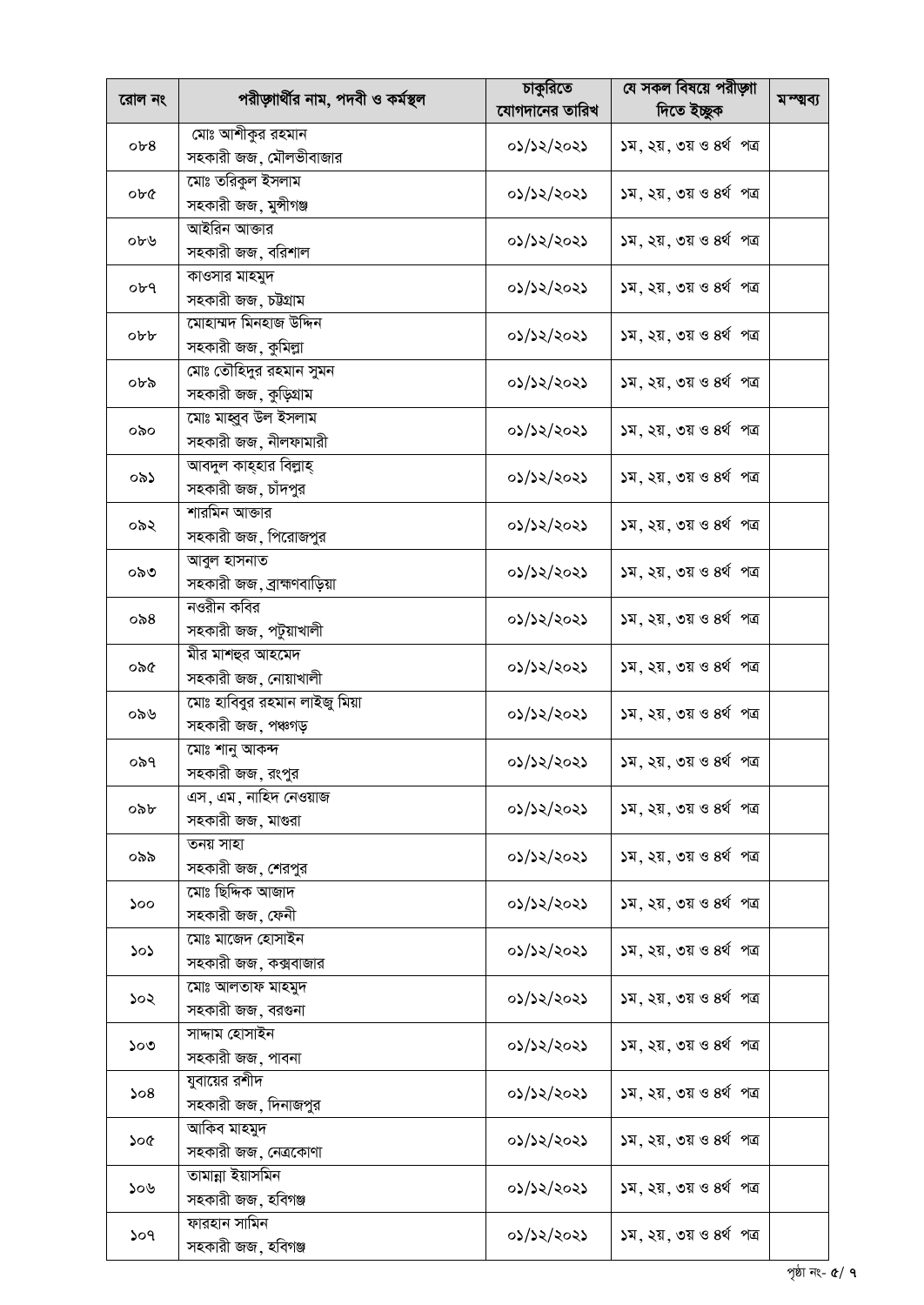|                 |                                   | চাকুরিতে       | যে সকল বিষয়ে পরীড়াা                                                                                                                                                                                                                                                                                                                                                                                                                                                                                                                                                                                                                                                                        |           |
|-----------------|-----------------------------------|----------------|----------------------------------------------------------------------------------------------------------------------------------------------------------------------------------------------------------------------------------------------------------------------------------------------------------------------------------------------------------------------------------------------------------------------------------------------------------------------------------------------------------------------------------------------------------------------------------------------------------------------------------------------------------------------------------------------|-----------|
| রোল নং          | পরীড়াার্থীর নাম, পদবী ও কর্মস্থল | যোগদানের তারিখ | দিতে ইচ্ছুক                                                                                                                                                                                                                                                                                                                                                                                                                                                                                                                                                                                                                                                                                  | মম্ম্বব্য |
|                 | সাজিদুল ইসলাম                     |                |                                                                                                                                                                                                                                                                                                                                                                                                                                                                                                                                                                                                                                                                                              |           |
| 50 <sub>b</sub> | সহকারী জজ, কিশোরগঞ্জ              | ০১/১২/২০২১     | ১ম, ২য়, ৩য় ও ৪র্থ পত্র<br>১ম, ২য়, ৩য় ও ৪র্থ পত্র<br>১ম, ২য়, ৩য় ও ৪র্থ পত্র<br>১ম, ২য়, ৩য় ও ৪র্থ পত্র<br>১ম, ২য়, ৩য় ও ৪র্থ পত্র<br>১ম, ২য়, ৩য় ও ৪র্থ পত্র<br>১ম, ২য়, ৩য় ও ৪র্থ পত্র<br>১ম, ২য়, ৩য় ও ৪র্থ পত্র<br>১ম, ২য়, ৩য় ও ৪র্থ পত্র<br>১ম, ২য়, ৩য় ও ৪র্থ পত্র<br>১ম, ২য়, ৩য় ও ৪র্থ পত্র<br>১ম, ২য়, ৩য় ও ৪র্থ পত্র<br>১ম, ২য়, ৩য় ও ৪র্থ পত্র<br>১ম, ২য়, ৩য় ও ৪র্থ পত্র<br>১ম, ২য়, ৩য় ও ৪র্থ পত্র<br>১ম, ২য়, ৩য় ও ৪র্থ পত্র<br>১ম. ২য়. ৩য় ও ৪র্থ পত্র<br>১ম, ২য়, ৩য় ও ৪র্থ পত্র<br>১ম, ২য়, ৩য় ও ৪র্থ পত্র<br>১ম, ২য়, ৩য় ও ৪র্থ পত্র<br>১ম, ২য়, ৩য় ও ৪র্থ পত্র<br>১ম, ২য়, ৩য় ও ৪র্থ পত্র<br>১ম, ২য়, ৩য় ও ৪র্থ পত্র<br>১ম, ২য়, ৩য় ও ৪র্থ পত্র |           |
|                 | মোঃ পনির শেখ                      |                |                                                                                                                                                                                                                                                                                                                                                                                                                                                                                                                                                                                                                                                                                              |           |
| ১০৯             | সহকারী জজ, খুলনা                  | ०১/১২/২০২১     |                                                                                                                                                                                                                                                                                                                                                                                                                                                                                                                                                                                                                                                                                              |           |
|                 | লাবনী খাতুন                       |                |                                                                                                                                                                                                                                                                                                                                                                                                                                                                                                                                                                                                                                                                                              |           |
| ১১০             | সহকারী জজ, যশোর                   | ০১/১২/২০২১     |                                                                                                                                                                                                                                                                                                                                                                                                                                                                                                                                                                                                                                                                                              |           |
|                 | জান্নাতুল মীম                     |                |                                                                                                                                                                                                                                                                                                                                                                                                                                                                                                                                                                                                                                                                                              |           |
| 333             |                                   | ০১/১২/২০২১     |                                                                                                                                                                                                                                                                                                                                                                                                                                                                                                                                                                                                                                                                                              |           |
|                 | সহকারী জজ, পিরোজপুর               |                |                                                                                                                                                                                                                                                                                                                                                                                                                                                                                                                                                                                                                                                                                              |           |
| 522             | হুমায়ূন কবির                     | ০১/১২/২০২১     |                                                                                                                                                                                                                                                                                                                                                                                                                                                                                                                                                                                                                                                                                              |           |
|                 | সহকারী জজ, শরীয়তপুর              |                |                                                                                                                                                                                                                                                                                                                                                                                                                                                                                                                                                                                                                                                                                              |           |
| 550             | তারেক আজিজ রায়হান                | ০১/১২/২০২১     |                                                                                                                                                                                                                                                                                                                                                                                                                                                                                                                                                                                                                                                                                              |           |
|                 | সহকারী জজ, হবিগঞ্জ                |                |                                                                                                                                                                                                                                                                                                                                                                                                                                                                                                                                                                                                                                                                                              |           |
| 328             | আসিফ আলম চৌধুরী                   | ०১/১২/২০২১     |                                                                                                                                                                                                                                                                                                                                                                                                                                                                                                                                                                                                                                                                                              |           |
|                 | সহকারী জজ, সুনামগঞ্জ              |                |                                                                                                                                                                                                                                                                                                                                                                                                                                                                                                                                                                                                                                                                                              |           |
| ১১৫             | মোঃ আরিফুর রহমান                  | ০১/১২/২০২১     |                                                                                                                                                                                                                                                                                                                                                                                                                                                                                                                                                                                                                                                                                              |           |
|                 | সহকারী জজ, সুনামগঞ্জ              |                |                                                                                                                                                                                                                                                                                                                                                                                                                                                                                                                                                                                                                                                                                              |           |
| ১১৬             | মোঃ শামসুল হক                     | ০১/১২/২০২১     |                                                                                                                                                                                                                                                                                                                                                                                                                                                                                                                                                                                                                                                                                              |           |
|                 | সহকারী জজ, সিলেট                  |                |                                                                                                                                                                                                                                                                                                                                                                                                                                                                                                                                                                                                                                                                                              |           |
|                 | মোরশেদ আলম                        |                |                                                                                                                                                                                                                                                                                                                                                                                                                                                                                                                                                                                                                                                                                              |           |
| 339             | সহকারী জজ, মাগুরা                 | ০১/১২/২০২১     |                                                                                                                                                                                                                                                                                                                                                                                                                                                                                                                                                                                                                                                                                              |           |
|                 | কৃষ্ণা বালা সানা                  |                |                                                                                                                                                                                                                                                                                                                                                                                                                                                                                                                                                                                                                                                                                              |           |
| 35b             | সহকারী জজ, বাগেরহাট               | ०১/১২/২০২১     |                                                                                                                                                                                                                                                                                                                                                                                                                                                                                                                                                                                                                                                                                              |           |
|                 | মোঃ ইসরাফিল হোসেন                 |                |                                                                                                                                                                                                                                                                                                                                                                                                                                                                                                                                                                                                                                                                                              |           |
| ১১৯             | সহকারী জজ, টাঙ্গাইল               | ০১/১২/২০২১     |                                                                                                                                                                                                                                                                                                                                                                                                                                                                                                                                                                                                                                                                                              |           |
|                 | মরিয়ম আক্তার ময়না               | ০১/৬/২০২২      |                                                                                                                                                                                                                                                                                                                                                                                                                                                                                                                                                                                                                                                                                              |           |
| ১২০             | সহকারী জজ, সাতক্ষীরা              |                |                                                                                                                                                                                                                                                                                                                                                                                                                                                                                                                                                                                                                                                                                              |           |
|                 | মোঃ মেহেদী হাসান                  | ০১/১২/২০২১     |                                                                                                                                                                                                                                                                                                                                                                                                                                                                                                                                                                                                                                                                                              |           |
| ১২১             | সহকারী জজ, গোপালগঞ্জ              |                |                                                                                                                                                                                                                                                                                                                                                                                                                                                                                                                                                                                                                                                                                              |           |
|                 | আব্দুল হান্নান                    |                |                                                                                                                                                                                                                                                                                                                                                                                                                                                                                                                                                                                                                                                                                              |           |
| ১২২             | সহকারী জজ, নেত্রকোণা              | ০১/১২/২০২১     |                                                                                                                                                                                                                                                                                                                                                                                                                                                                                                                                                                                                                                                                                              |           |
|                 | মোঃ শাহাব উদ্দীন                  |                |                                                                                                                                                                                                                                                                                                                                                                                                                                                                                                                                                                                                                                                                                              |           |
| ১২৩             | সহকারী জজ, কিশোরগঞ্জ              | ০১/১২/২০২১     |                                                                                                                                                                                                                                                                                                                                                                                                                                                                                                                                                                                                                                                                                              |           |
|                 | মোঃ আবদুর রহমান                   |                |                                                                                                                                                                                                                                                                                                                                                                                                                                                                                                                                                                                                                                                                                              |           |
| 558             | সহকারী জজ, জামালপুর               | ০১/১২/২০২১     |                                                                                                                                                                                                                                                                                                                                                                                                                                                                                                                                                                                                                                                                                              |           |
|                 | মোঃ লোকমান হাকিম                  |                |                                                                                                                                                                                                                                                                                                                                                                                                                                                                                                                                                                                                                                                                                              |           |
| ১২৫             | সহকারী জজ, সিরাজগঞ্জ              | ০১/১২/২০২১     |                                                                                                                                                                                                                                                                                                                                                                                                                                                                                                                                                                                                                                                                                              |           |
|                 | মোঃ দেলোয়ার হোসেন                |                |                                                                                                                                                                                                                                                                                                                                                                                                                                                                                                                                                                                                                                                                                              |           |
| ১২৬             |                                   | ০১/১২/২০২১     |                                                                                                                                                                                                                                                                                                                                                                                                                                                                                                                                                                                                                                                                                              |           |
|                 | সহকারী জজ, গাইবান্ধা              |                |                                                                                                                                                                                                                                                                                                                                                                                                                                                                                                                                                                                                                                                                                              |           |
| ১২৭             | জেবুন্নেছা                        | ০১/১২/২০২১     |                                                                                                                                                                                                                                                                                                                                                                                                                                                                                                                                                                                                                                                                                              |           |
|                 | সহকারী জজ, সাতক্ষীরা              |                |                                                                                                                                                                                                                                                                                                                                                                                                                                                                                                                                                                                                                                                                                              |           |
| ১২৮             | এমদাদুল হক                        | ০১/১২/২০২১     |                                                                                                                                                                                                                                                                                                                                                                                                                                                                                                                                                                                                                                                                                              |           |
|                 | সহকারী জজ, রাজবাড়ী               |                |                                                                                                                                                                                                                                                                                                                                                                                                                                                                                                                                                                                                                                                                                              |           |
| ১২৯             | এস. এম. গালিব হাসান               | ০১/১২/২০২১     |                                                                                                                                                                                                                                                                                                                                                                                                                                                                                                                                                                                                                                                                                              |           |
|                 | সহকারী জজ, ঠাকুরগাঁও              |                |                                                                                                                                                                                                                                                                                                                                                                                                                                                                                                                                                                                                                                                                                              |           |
| ১৩০             | আমিনুল ইসলাম জুনাঈদ               | ০১/১২/২০২১     |                                                                                                                                                                                                                                                                                                                                                                                                                                                                                                                                                                                                                                                                                              |           |
|                 | সহকারী জজ, জামালপুর               |                |                                                                                                                                                                                                                                                                                                                                                                                                                                                                                                                                                                                                                                                                                              |           |
| ১৩১             | মেহেদী হাসান                      | ০১/১২/২০২১     |                                                                                                                                                                                                                                                                                                                                                                                                                                                                                                                                                                                                                                                                                              |           |
|                 | সহকারী জজ, ফরিদপুর                |                |                                                                                                                                                                                                                                                                                                                                                                                                                                                                                                                                                                                                                                                                                              |           |